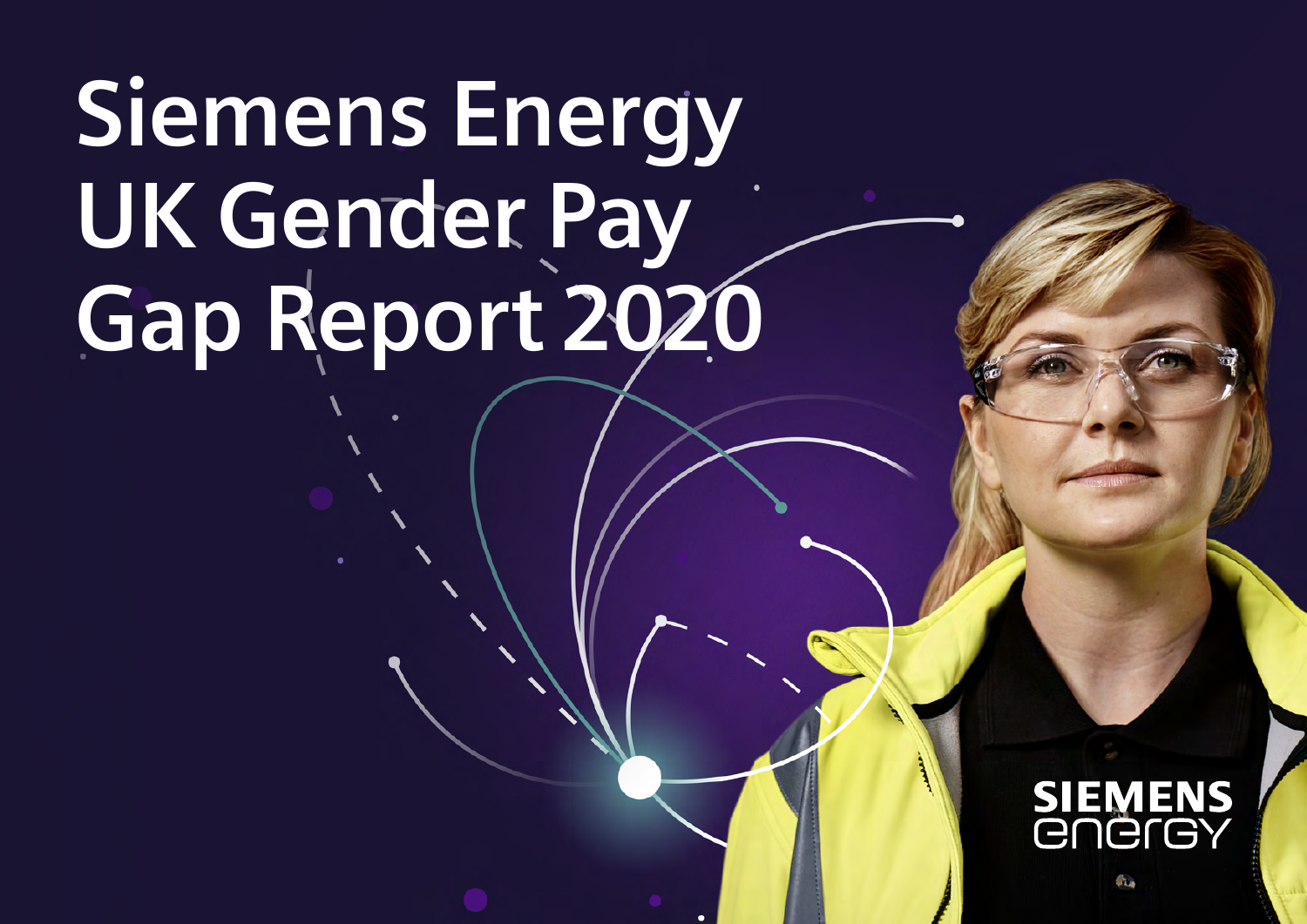

## **Company Statement from Steve Scrimshaw**

### **Vice President | Siemens Energy UK&I**

This is the first time we have reported our Gender Pay Gap as an independent company following the spinoff from Siemens plc in September 2020.

In the UK, Siemens Energy employs around 3,500 people located at both permanent and project sites across the country. Our energy businesses cover the entire energy conversion chain, from industrial applications, power generation, transmission and service with a key focus on decarbonisation and leading the energy transition.

Reporting the Gender Pay Gap isn't just a legal obligation to us, it is important for our businesses to understand where a gap exists and how we can all work together to narrow and ultimately close it. This report will provide us with a baseline to move forward with specific actions to address the current gap.

At Siemens Energy we're committed to maintaining an inclusive workplace where everyone is welcome and able to bring their whole selves to work. We recognise the importance of a diverse workforce and the success it brings to both us and our customers.

Traditionally, women have been under-represented in engineering and manufacturing sectors. A fifth of our workforce is female, with some of those working part time. We want to attract more women to work in our vibrant and engaging sector and we want to provide a clear career path for the women who already work for us.

Increasing representation across all our businesses and at all levels is one of our top priorities. And initiatives such as Catalysta and the Hawthorn Club enable us to support and inspire female talent, to create the leaders of the future.

Across all Siemens Energy businesses in the UK, we have a Gender Pay Gap of 16% for both mean and median pay and we are committed to closing this gap.

I'm inspired by the dedication of our team who are driving our inclusion and diversity agenda across all our businesses as this will be a key element to making progress on this important topic.

**The hourly pay calculations are based on a 'snapshot date' of 5 April 2020, and the bonus pay calculations are based on the 12 months prior to this date. The data within this report reflects our organisation on this date.**

**On the 'snapshot date', Siemens Energy in the UK had a total of 3480 employees, of which 2812 were male and 668 were female.** 

**This report is based on legal gender categories. We acknowledge that our people may identify differently.**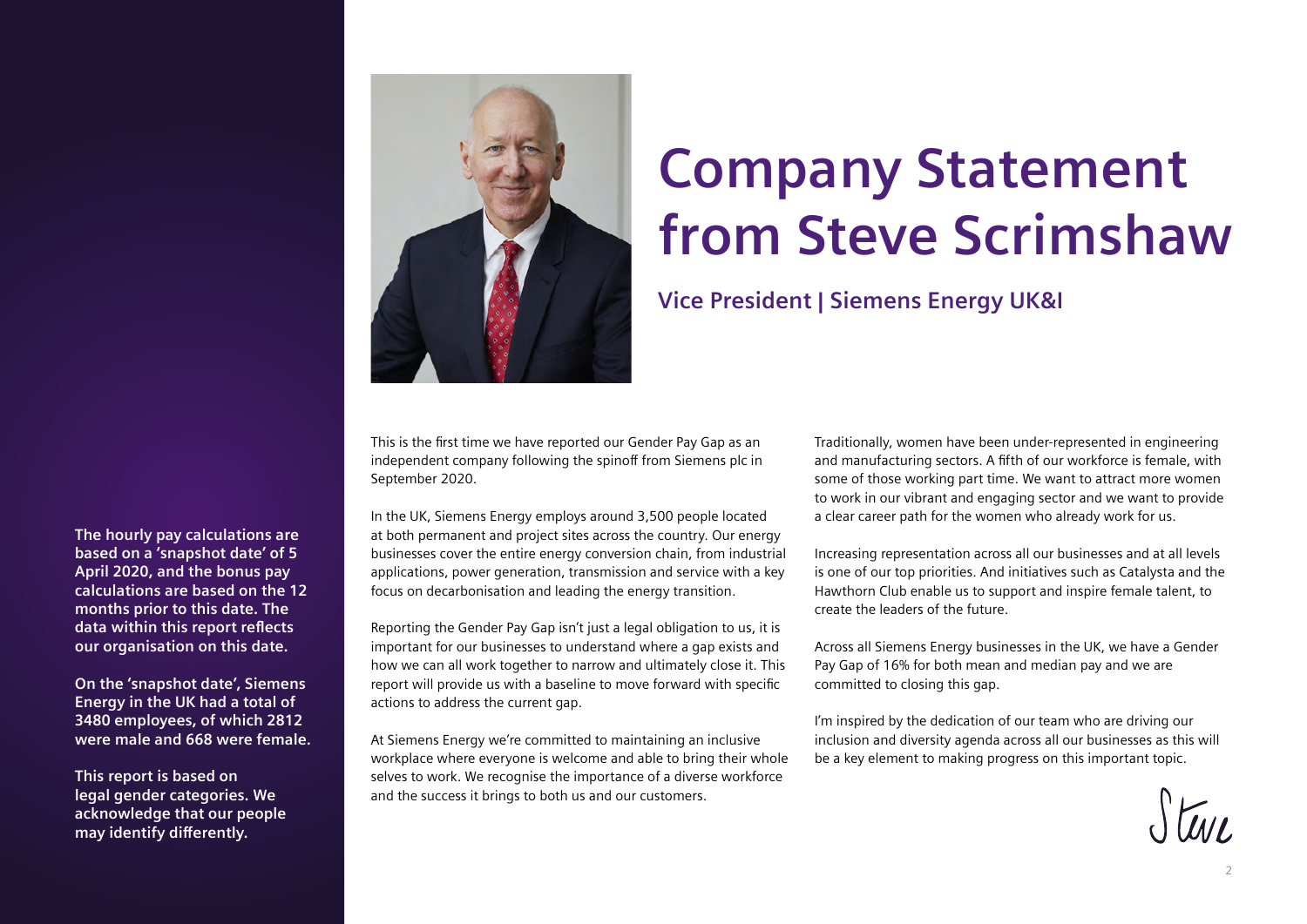## **What is the Gender Pay Gap?**

The gender pay gap is an equality measure that shows the percentage difference in average (mean or median) earnings, for both hourly pay and bonus pay, between women and men across an organisation, regardless of the nature of their work.

The gender pay gap is different to equal pay. Equal pay deals with the direct pay differences between men and women who carry out the same jobs, similar jobs or work of equal value.

### **Mean**

The mean gender pay gap is the percentage difference in the average hourly pay for women compared to men.



### **Median**

The median is the midpoint when you separately line up women's pay low to high, and the same for men. The median pay gap is the percentage difference between the hourly pay rate for the middle woman compared to that of the middle man.

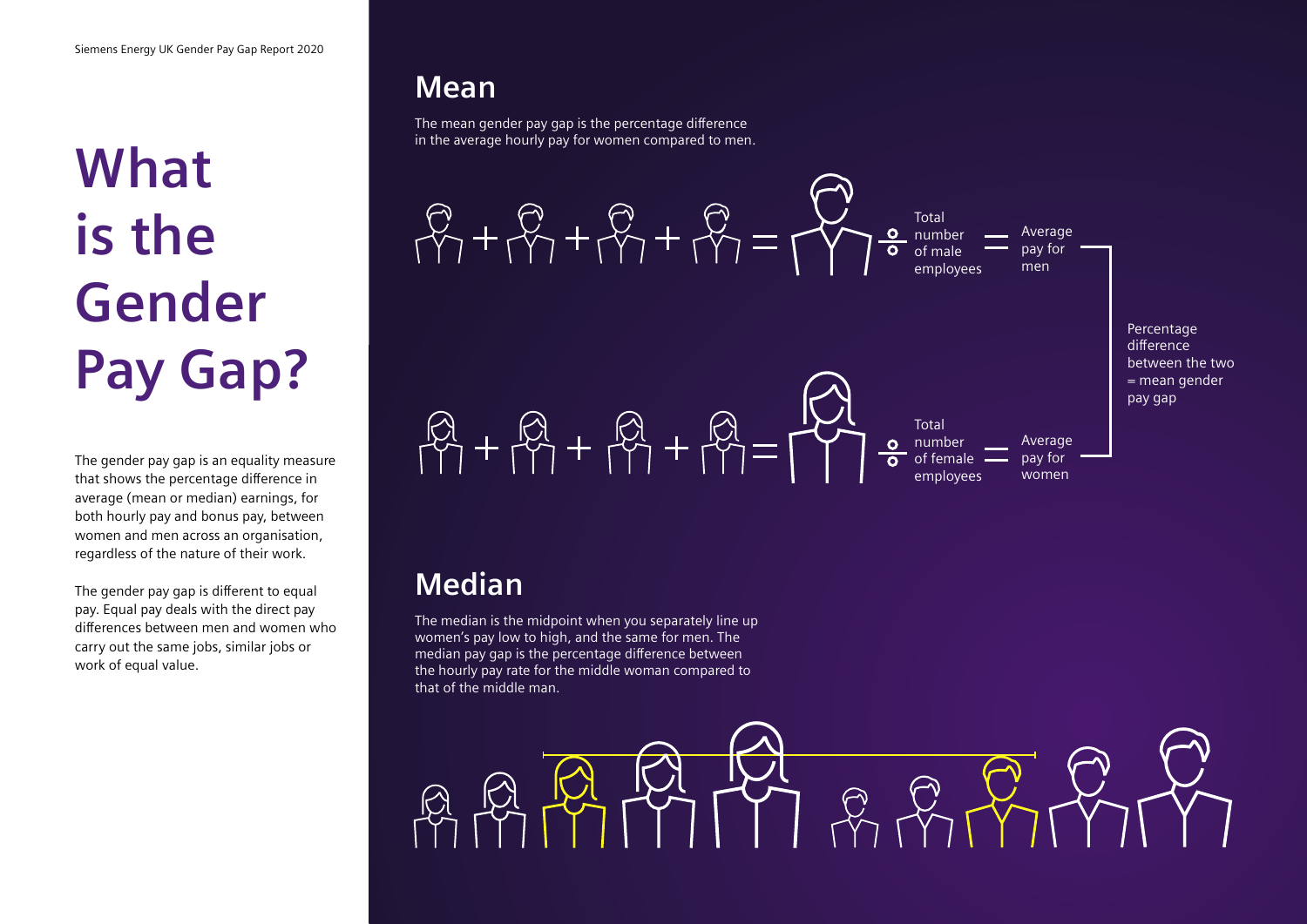## The Overall Siemens Energy UK GPG Results

### Gender Pay Gap



63.8% of men receive a bonus





64.07% of women receive a bonus



### Gender Breakdown

four equal groups from lowest to highest paid using hourly rate



*Our overall Gender Pay Gap results include all our legal entities in Siemens Energy in the UK.*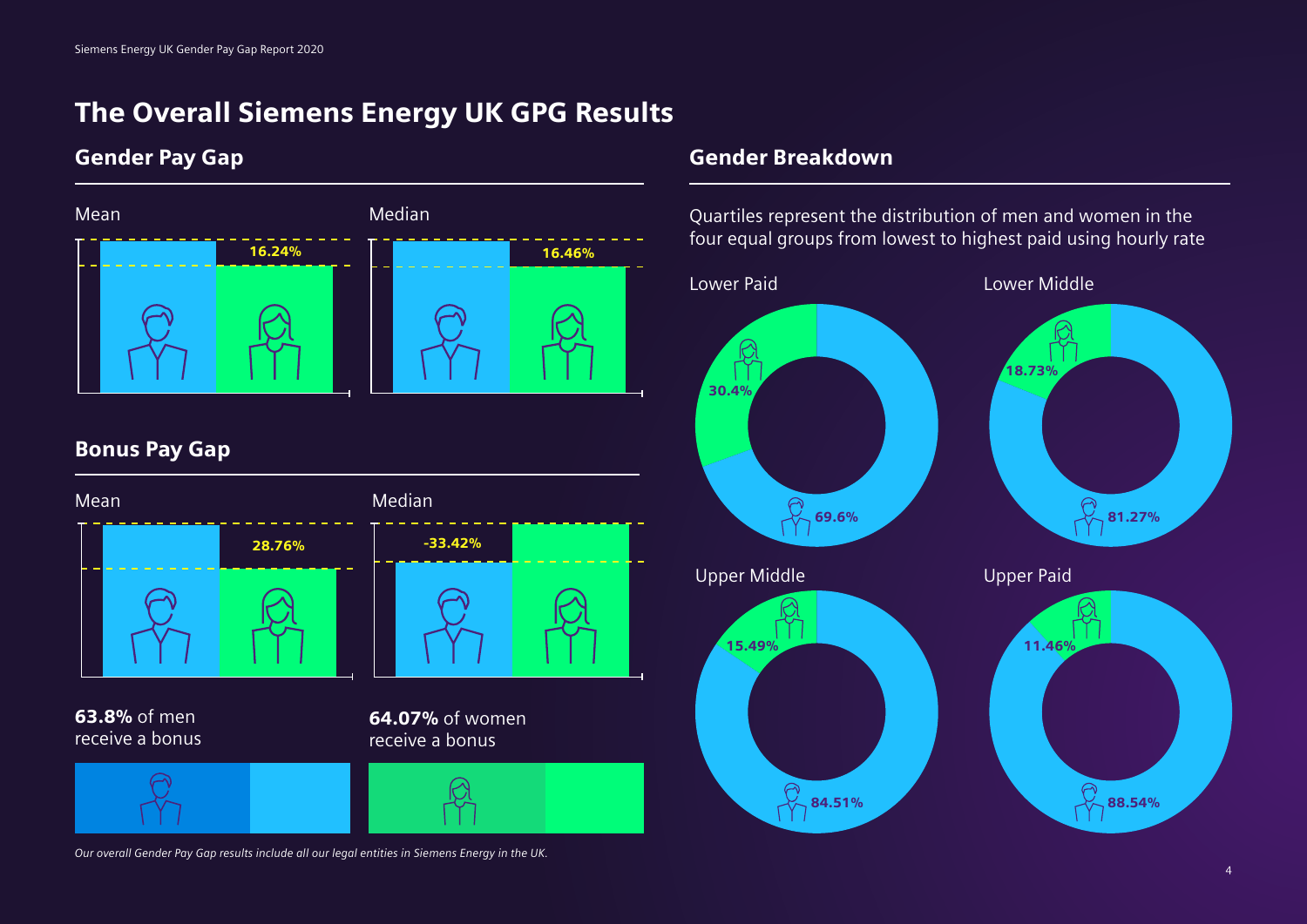## Our Individual Legal Entity GPG Results

#### Gender Pay Gap

|                                                                         |                 |                   | Mean             | <b>Median</b>    |        | <b>Receiving a Bonus</b> |  |
|-------------------------------------------------------------------------|-----------------|-------------------|------------------|------------------|--------|--------------------------|--|
|                                                                         | <b>Mean GPG</b> | <b>Median GPG</b> | <b>Bonus GPG</b> | <b>Bonus GPG</b> | Men    | Women                    |  |
| <b>Siemens Energy</b><br><b>Industrial</b><br>Turbomachinery<br>Limited | 15.63%          | 15.02%            | 40.73%           | 18.29%           | 26.03% | 18.28%                   |  |
| <b>Siemens Energy</b><br>Limited                                        | 16.70%          | 20.95%            | 19.69%           | $-83.52%$        | 96.29% | 96.20%                   |  |
| <b>Industrial Turbine</b><br>Company (UK)<br>Limited                    | 20.77%          | 16.08%            | 55.67%           | 26.56%           | 94.04% | 89.33%                   |  |

| <b>Gender Breakdown</b>                                          | <b>Lower Paid</b> |        | <b>Lower Middle</b> |        | <b>Upper Middle</b> |        | <b>Upper Paid</b> |              |
|------------------------------------------------------------------|-------------------|--------|---------------------|--------|---------------------|--------|-------------------|--------------|
|                                                                  | Men               | Women  | Men                 | Women  | <b>Men</b>          | Women  | Men               | <b>Women</b> |
| <b>Siemens Energy</b><br>Industrial<br>Turbomachinery<br>Limited | 70.21%            | 29.79% | 85.19%              | 14.81% | 84.20%              | 15.80% | 91.43%            | 8.57%        |
| <b>Siemens Energy</b><br>Limited                                 | 67.56%            | 32.44% | 78.02%              | 21.98% | 84.18%              | 15.82% | 87.13%            | 12.87%       |
| <b>Industrial Turbine</b><br>Company (UK)<br>Limited             | 68.09%            | 31.91% | 74.47%              | 25.53% | 89.36%              | 10.64% | 90.32%            | 9.68%        |

*Quartiles represent the distribution of men and women in the four equal groups from lowest to highest paid using hourly rate.* 

*Materials Solutions Limited (MSL) not included as fewer than 250 employees. MSL is included in the Siemens Energy UK overall figures.*

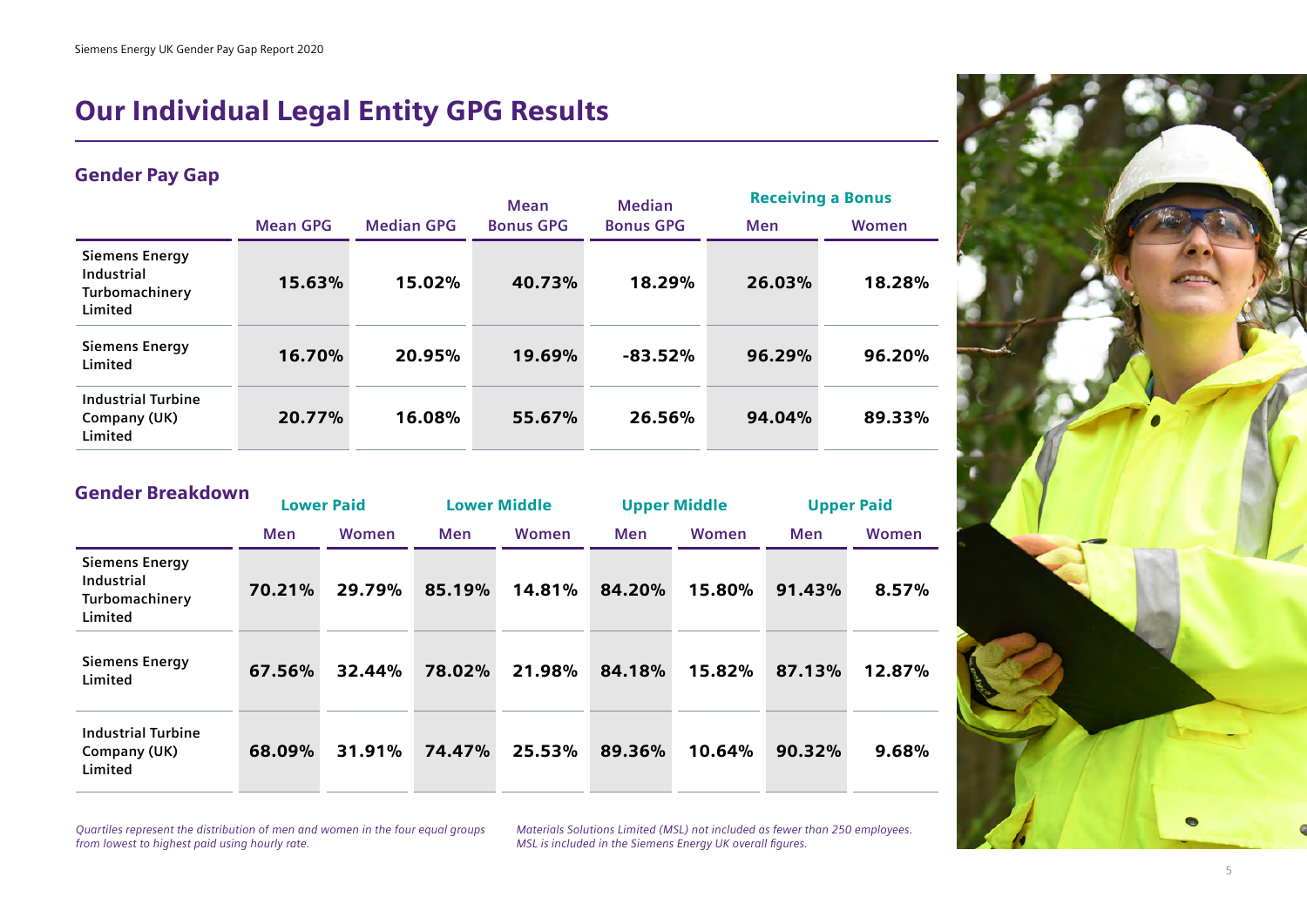## **Our**  Commitment Sa choice, and at Siemens



is a choice, and at Siemens Energy we choose inclusion. Across our business we embed inclusion and diversity into everything we do and I'm proud that one of our core behaviours, which all employees must stand by, is to be open and inclusive.



"Our global strategy is based on three drivers which serve as the foundation for a global and local programme of action. We recognise the power of bringing together perspectives from different genders, backgrounds, countries, and age groups. One of our drivers is equal opportunity: fair and transparent practices for the attraction, promotion, development and retention of diverse people with different skills, abilities and ideas. The path to gender equality starts with equal opportunity, which I believe is first and foremost a moral endeavour. Balanced teams make better decisions and are more representative of the societies that we serve.

"Through our external partnerships with The Hawthorn Club and Catalysta, we're providing our female employees with the tools they need to be able to progress. We are also committed to making balanced decisions in the hiring and placement of women throughout our company, with additional focus on how we can retain the brilliant women that we have in our teams. There is still more to do to increase the number of women in senior positions and to close the gender pay gap, but with a clear focus from the top of the business, we will get there."

**Dan Simpson** HR Director, UK & Ireland Secretary to the Global Inclusion & Diversity Council





this will be working on our internal organisations and to partner with schools and colleges to encourage more girls to consider STEAM careers to create a pipeline of the female employees and leaders of tomorrow.

"In the UK, we want to make Siemens Energy the best place to work for our employees and to do this we need to address the gender pay gap and make sure that inclusion and diversity is part of our DNA at all levels of the organisation. We will also be looking at our supply chain and encourage our suppliers to have I&D embedded in their businesses too.

"Since the snapshot of figures included in this report, we have launched several new initiatives, some of them globally and most recently a UK Inclusion and Diversity Council, which will bring forward policies and initiatives which we will report on in the future."

#### **Simone Davina**

SE General Counsel and I&D ambassador, United Kingdom, Ireland and the Netherlands. SE Global Inclusion and Diversity lead for Legal and Compliance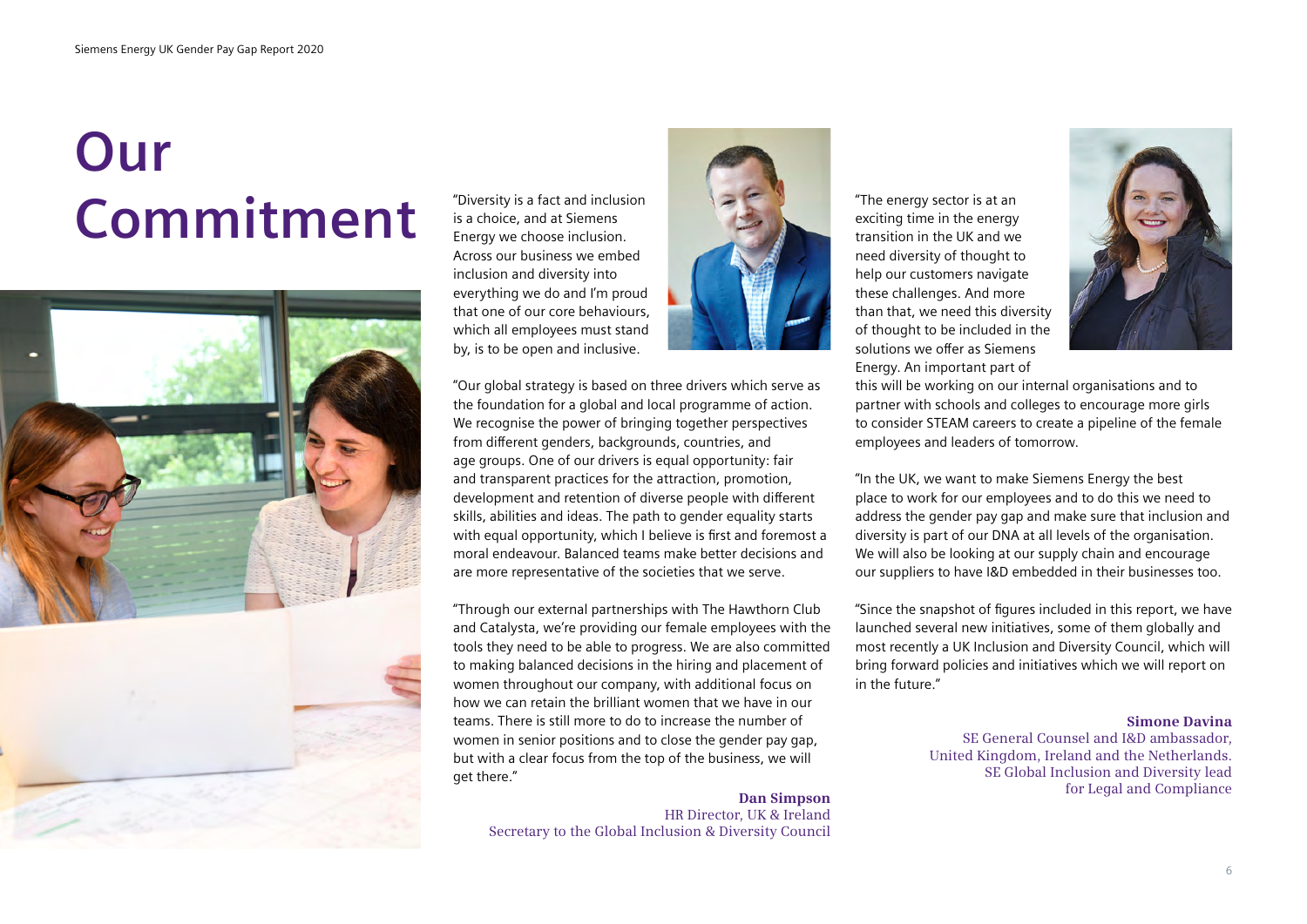## **Inclusion and Diversity at Siemens Energy**







## **Equal Opportunity**

We are committed to fair and transparent practices for the attraction, promotion, development and retention of diverse people with different skills, abilities and ideas.

## **Belonging**

We make our mix work by creating an inclusive culture where people feel respected, engaged, able to speak up and be themselves.

## **Society and Partnerships**

We work together, internally and externally, with customers and partners to support us in becoming more diverse and inclusive.

**We use "inclusion" to describe our commitment to being an open and inclusive company, striving to create safe, welcoming workplaces with a culture that encourages equality and belonging**

**We use "diversity" to describe our commitment to recognising and respecting the differences between people whilst valuing the contribution everyone can make to our business, without any tolerance for discrimination or bias of any kind.**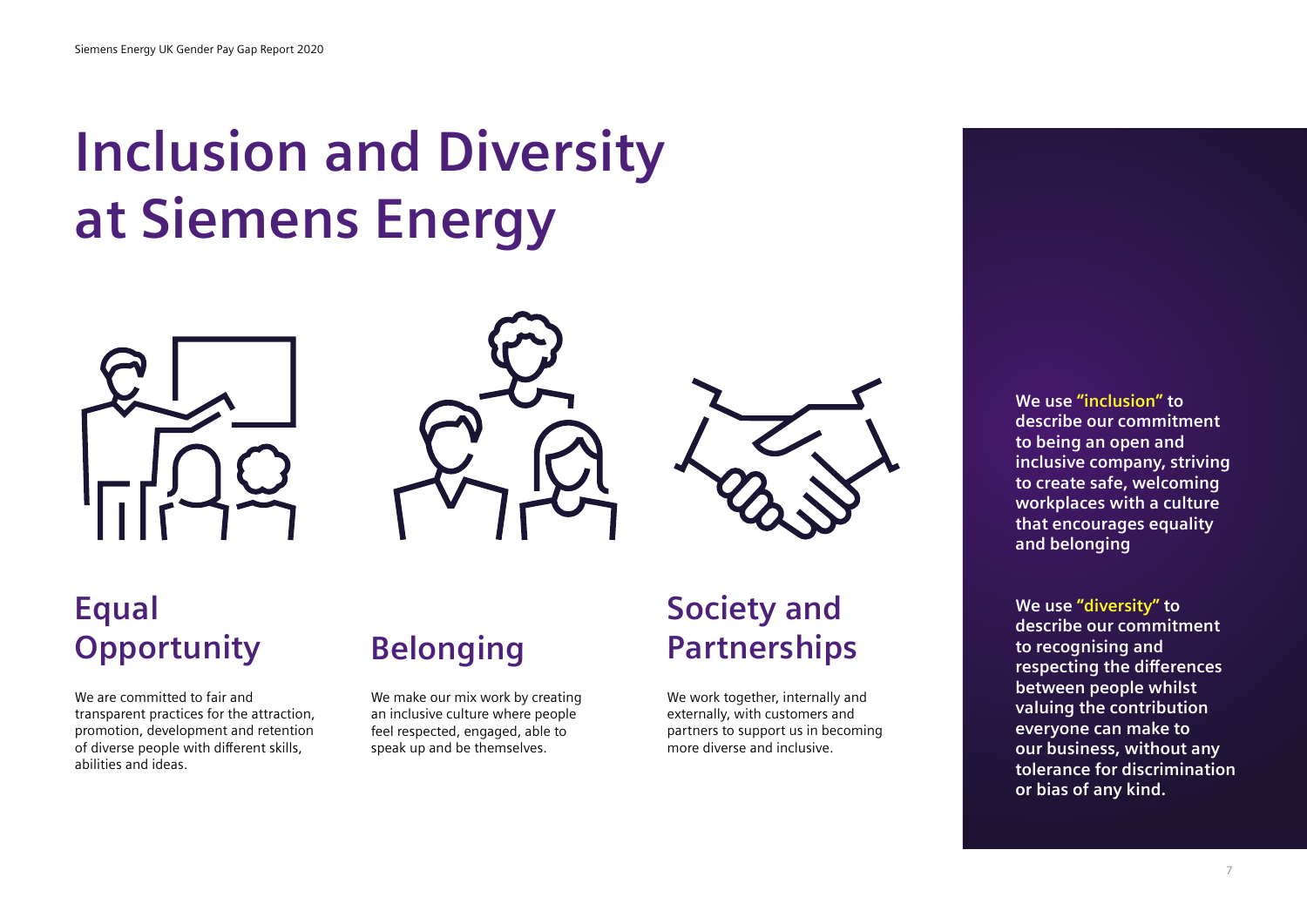## **Siemens Energy Initiatives and Partnerships**

Siemens Energy is partnering with external organisations to provide networking opportunities, coaching and mentoring to women across the business who have shown the potential for progression to senior positions.



#### **Hawthorn Club**

The Hawthorn Club is an international network for executive women in the energy industry. Its mission is to promote the appointment of women to senior corporate positions and boards; to facilitate gender diversity within the energy sector.

#### **Catalysta**

Catalysta supports the progression of female successors for key roles, to develop a robust and healthy pipeline through a 12 month early female leadership pipeline programme designed to build on leadership skills.

#### **enerGEN**

 $=$ enerGEN $=$ 

EnerGEN is a Gender Equality Network that provides alignment and guidance on all gender focused topics within Siemens Energy. The group is creating a network of allies who actively advocate gender equality, raise awareness and help to eliminate all forms of gender based obstacles in our organisation. It also sets up events to promote gender equality and celebrate inclusion and diversity, as well as working in partnership with external organisations.



Solveiga Kasputyte Head of Finance and Commercial EnergGEN Ambassador